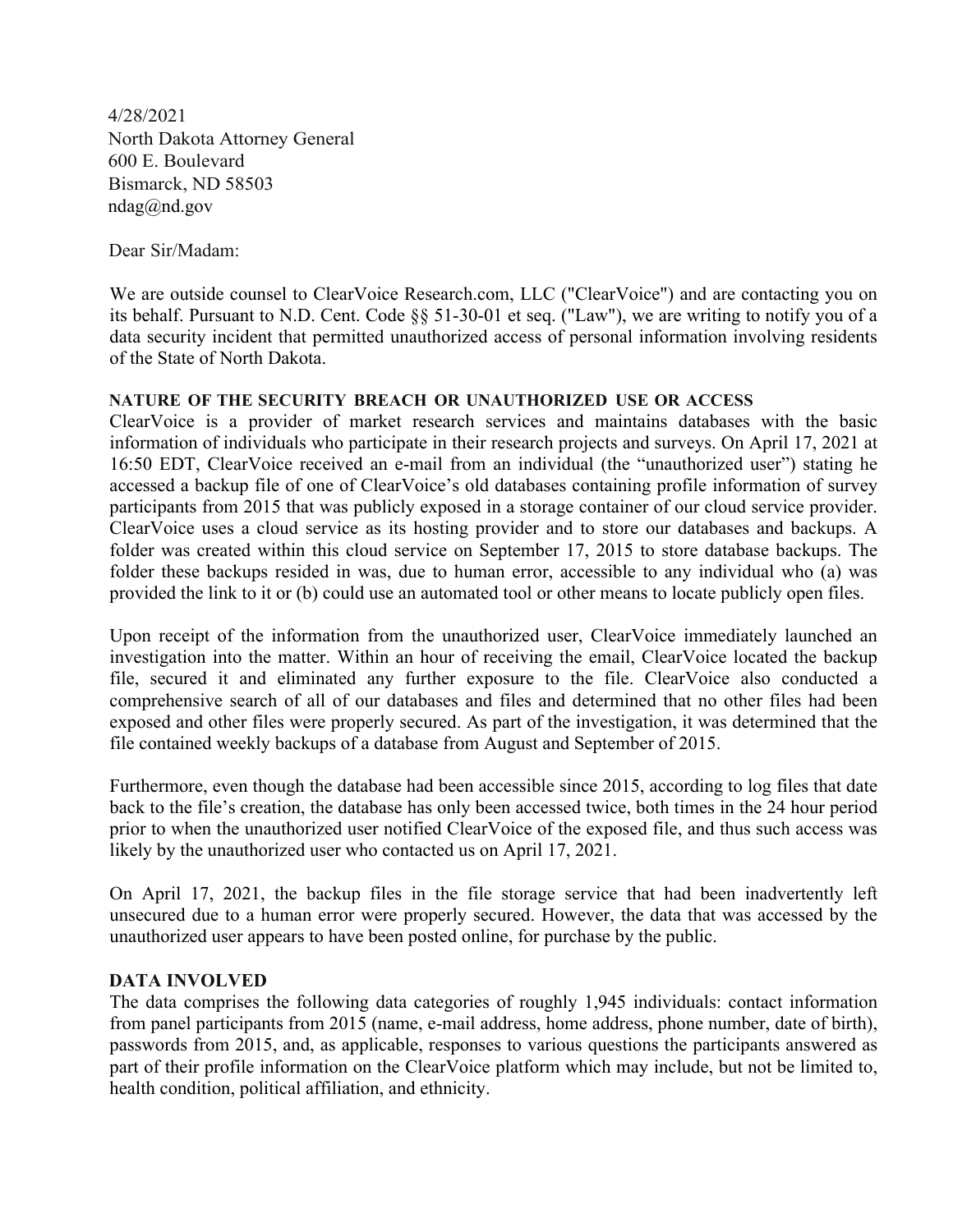It is important to note that the data that was accessible did not include social security numbers, ID numbers, credit card numbers, other financial information, or data collected from specific surveys the participants may have taken part in.

### **POTENTIAL CONSEQUENCES OF THE INCIDENT**

As the database was made publicly accessible by the unauthorized user, the accessibility of the information could be potentially used for unwanted contact intake or unwanted individual advertising measures. The information in some cases also contained responses to yes/no questions on various topics, which may include but is not limited to, the presence of general health conditions, political affiliation, and ethnicity. This information could be used to prepare personal profiles of the affected data subjects, which could possibly be used in a commercial or political context. Additionally, in the event passwords from 2015 are still being used by the individuals on other websites or platforms, unauthorized access to these accounts may occur.

### **STEPS TAKEN RELATING TO THE INCIDENT**

As stated above, on April 17, 2021, ClearVoice has secured and eliminated any further exposure to the files in the file storage service that had been left unsecured due to the inadvertent human error. A thorough review of the system has been conducted and ClearVoice believes that the incident has been ully addressed. Additionally, ClearVoice forced a password reset for all persons that participate in the panels/surveys and members whose information had been potentially exposed in the backup file, and the credentials of all employees have been changed. ClearVoice has implemented additional security measures designed to prevent a recurrence of such an incident and to protect the privacy of panel participants.

In accordance with the Law, ClearVoice will send notification via secure e-mail to the affected residents on or about April 29, 2021, in substantially the same form as the letter attached hereto.

#### **EXPLANATION FOR DELAY OF NOTIFICATION**

There was a brief delay in providing notification, as the focus was on forensic work to ensure that the incident did not impact other data and to understand the full scope of the incident.

#### **OTHER NOTIFICATION AND CONTACT INFORMATION**

If you have any questions regarding this incident or if you desire further information or assistance, please call the undersigned at 303-473-2703 or email [tbgray@hollandhart.com.](mailto:tbgray@hollandhart.com.)

Sincerely,

ABet

Tracy B. Gray Partner, Holland & Hart, LLP

*Enclosure: Sample Breach Notification Letter cc: ClearVoice*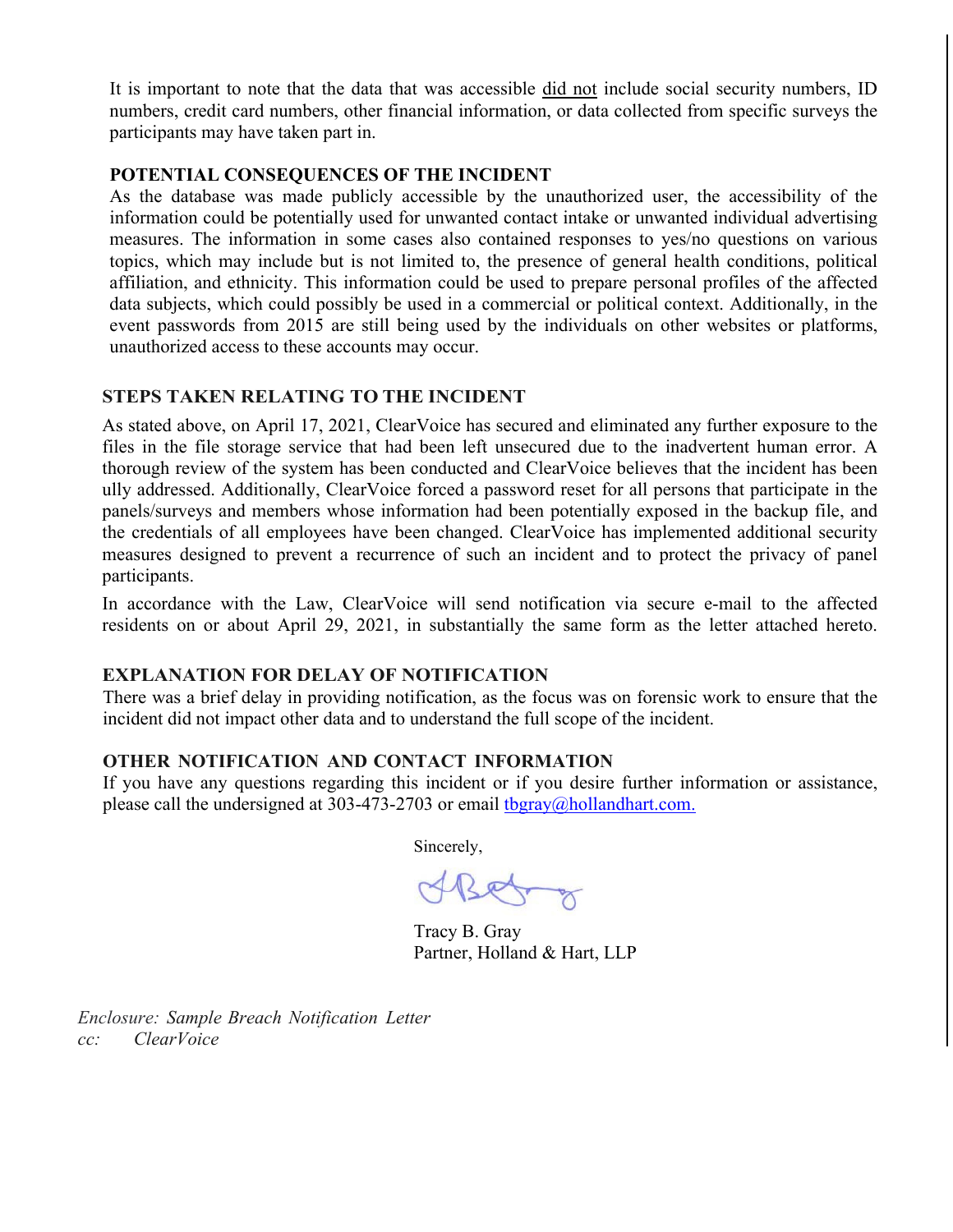# **NOTICE OF DATA BREACH** *Confidential-for Intended Recipient Only*

Click or tap to enter a date.

Dear Click or tap here to enter text.,

We are contacting you regarding a data security incident we discovered on April 17, 2021 at ClearVoiceResearch.com, LLC ("ClearVoice"). You are receiving this notice because you have used ClearVoice to sign up for a profile to participate in market research surveys and your personal information was accessed. The privacy and protection of the personal information of our survey respondents is a matter we take very seriously, and we recommend that you closely review the information provided in this notice for suggestions on how to protect yourself against potential misuse of your information.

#### **1. What Happened?**

On April 17, 2021, we received an e-mail from an individual ("unauthorized user") stating he accessed a backup file of one of our databases containing profile information of survey participants from August and September of 2015. This database was later discovered to have been posted online, for purchase by the public.

#### **2. What Data Was Affected?**

The data that was accessible may include the following: contact information from 2015 (name, e-mail address, home address, phone number, date of birth), passwords from 2015, and, as applicable, responses to various questions you may have answered as part of creating your profile on our platform which may include, but not be limited to, health condition, political affiliation, and ethnicity.

It is important to note that the data that was accessible did not include national insurance numbers, social security numbers, ID numbers, credit card numbers, other financial information, or data collected from specific surveys you may have taken part in.

#### **3. What Are Potential Consequences To You?**

It cannot be ruled out that the data sets mentioned above can be misused and you may be contacted by for advertising purposes or similar. Further, it cannot be excluded that the accessible information could be used to prepare personal profiles, which could possibly be used in a commercial or political context.

#### **4. What We Are Doing.**

Upon receipt of the information from the unauthorized user, we immediately launched an investigation into the matter. Within an hour of receiving the email from the unauthorized user, we located the backup file, secured it and eliminated any further exposure to the file in the cloud service. We also conducted a comprehensive search of all of our databases and files and determined that no other files had been exposed and other files were properly secured. We will continue to take steps necessary to minimize any disruption that this compromise may have caused and to prevent such incidents in the future. Furthermore, ClearVoice forced a password reset for all persons that participate in our panels and members whose information had potentially been exposed. Further, ClearVoice has implemented additional security measures designed to prevent a recurrence of such an incident and to protect the privacy of your data.

# **5. What You Can Do.**

Given the types of information that was accessible as part of this incident, we do not believe that there is a risk of identity theft from this incident. However, we encourage you to take usual prudent precautions with your personal information. You should not open email or text messages from any unknown sender. You should never open untrusted web links. You should never provide personal information via email or over the phone to any unverified entity. If you continue to use the same password as in 2015, even for other accounts or platforms, there is a risk that an unauthorized access of your accounts may occur, and you should change your password settings of those other accounts respectively.